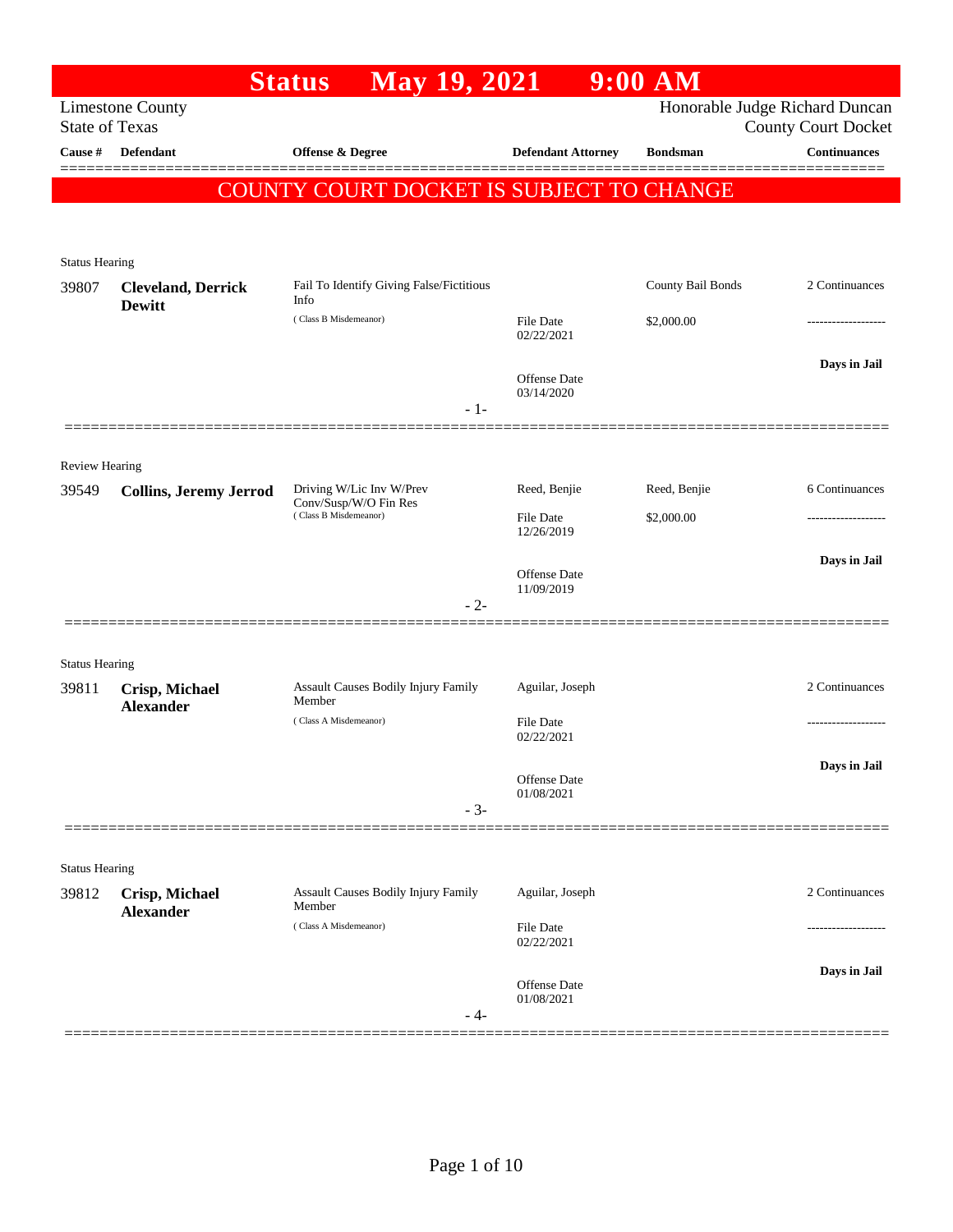|                                  |                               | <b>May 19, 2021</b><br><b>Status</b>                                |                                   | $9:00$ AM         |                                                   |
|----------------------------------|-------------------------------|---------------------------------------------------------------------|-----------------------------------|-------------------|---------------------------------------------------|
|                                  | <b>Limestone County</b>       |                                                                     |                                   |                   | Honorable Judge Richard Duncan                    |
| <b>State of Texas</b><br>Cause # | <b>Defendant</b>              | Offense & Degree                                                    | <b>Defendant Attorney</b>         | <b>Bondsman</b>   | <b>County Court Docket</b><br><b>Continuances</b> |
|                                  |                               |                                                                     |                                   |                   |                                                   |
|                                  |                               | <b>COUNTY COURT DOCKET IS SUBJECT TO CHANGE</b>                     |                                   |                   |                                                   |
|                                  |                               |                                                                     |                                   |                   |                                                   |
| <b>Status Hearing</b>            |                               |                                                                     |                                   |                   |                                                   |
| 39813                            | Crisp, Michael                | Assault Causes Bodily Injury Family                                 | Aguilar, Joseph                   |                   | 2 Continuances                                    |
|                                  | <b>Alexander</b>              | Member<br>(Class A Misdemeanor)                                     | File Date                         |                   |                                                   |
|                                  |                               |                                                                     | 02/22/2021                        |                   |                                                   |
|                                  |                               |                                                                     | Offense Date                      |                   | Days in Jail                                      |
|                                  |                               | $-5-$                                                               | 01/08/2021                        |                   |                                                   |
|                                  |                               |                                                                     |                                   |                   |                                                   |
|                                  |                               |                                                                     |                                   |                   |                                                   |
| <b>Status Hearing</b><br>39700   | Davila-Alvarado, Jose         | Driving While Intoxicated                                           | Reed, Benjie                      | County Bail Bonds | 6 Continuances                                    |
|                                  |                               | (Class B Misdemeanor)                                               | <b>File Date</b><br>06/26/2020    | \$2,000.00        |                                                   |
|                                  |                               |                                                                     |                                   |                   | Days in Jail                                      |
|                                  |                               |                                                                     | <b>Offense</b> Date<br>05/23/2020 |                   |                                                   |
|                                  |                               | - 6-                                                                |                                   |                   |                                                   |
|                                  |                               |                                                                     |                                   |                   |                                                   |
| <b>Status Hearing</b>            |                               |                                                                     |                                   |                   |                                                   |
| 39808                            | Doss, Donald Lee              | Driving While Intoxicated Bac $\ge$ = 0.15<br>(Class A Misdemeanor) | Reed, Stephen M.                  | County Bail Bonds | 2 Continuances                                    |
|                                  |                               |                                                                     | <b>File Date</b><br>02/22/2021    | \$2,000.00        |                                                   |
|                                  |                               |                                                                     |                                   |                   | Days in Jail                                      |
|                                  |                               |                                                                     | <b>Offense</b> Date<br>01/01/2021 |                   |                                                   |
|                                  |                               | $-7-$                                                               |                                   |                   |                                                   |
|                                  |                               |                                                                     |                                   |                   |                                                   |
| <b>Status Hearing</b>            |                               | Assault Cause Bodily Inj.                                           | Burkeen, Daniel                   | Personal Bond     | 9 Continuances                                    |
| 39631                            | <b>Estridge, Joey Michael</b> | (Class A Misdemeanor)                                               | <b>File Date</b>                  | \$3,000.00        |                                                   |
|                                  |                               |                                                                     | 03/31/2020                        |                   |                                                   |
|                                  |                               |                                                                     | Offense Date                      |                   | Days in Jail                                      |
|                                  |                               | $-8-$                                                               | 02/07/2020                        |                   |                                                   |
|                                  |                               |                                                                     |                                   |                   |                                                   |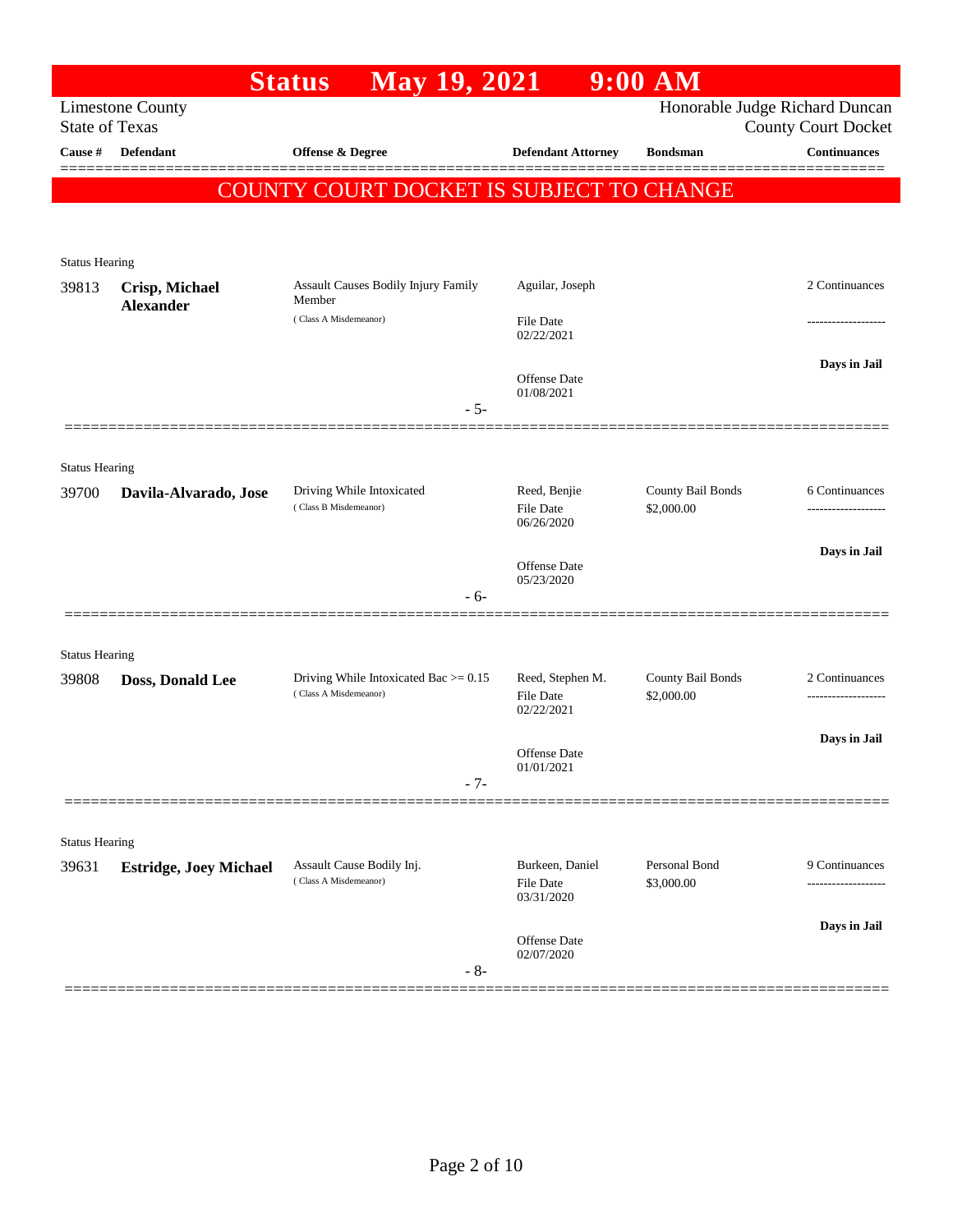| Honorable Judge Richard Duncan<br><b>Limestone County</b><br><b>State of Texas</b><br><b>County Court Docket</b><br><b>Continuances</b><br>Cause #<br><b>Defendant</b><br>Offense & Degree<br><b>Defendant Attorney</b><br><b>Bondsman</b><br><b>COUNTY COURT DOCKET IS SUBJECT TO CHANGE</b><br><b>Status Hearing</b><br>Personal Bond<br>Assault Cause Bodily Inj.<br>Burkeen, Daniel<br>39632<br><b>Estridge, Joey Michael</b><br>(Class A Misdemeanor)<br>\$3,000.00<br><b>File Date</b><br>03/31/2020<br>Offense Date<br>02/07/2020<br>$-9-$<br><b>Status Hearing</b><br>Driving While Intoxicated Bac $> = 0.15$<br>County Bail Bonds<br>2 Continuances<br>Burkeen, Daniel<br>39819<br>Freeman, Stewart<br><b>Dylan</b><br>(Class A Misdemeanor)<br><b>File Date</b><br>\$3,000.00<br>03/09/2021<br>Offense Date<br>01/27/2021<br>$-10-$<br><b>Status Hearing</b><br>Unl Carrying Weapon<br>Reed, Benjie<br>1 Continuances<br>Reed, Benjie<br>39823<br><b>Gamble, Tykieston</b><br><b>Demon</b><br>(Class A Misdemeanor)<br>\$3,000.00<br><b>File Date</b><br>03/09/2021<br>Offense Date<br>01/16/2021<br>$-11-$ |                   |                | $9:00$ AM |  | <b>May 19, 2021</b> | <b>Status</b> |  |  |
|------------------------------------------------------------------------------------------------------------------------------------------------------------------------------------------------------------------------------------------------------------------------------------------------------------------------------------------------------------------------------------------------------------------------------------------------------------------------------------------------------------------------------------------------------------------------------------------------------------------------------------------------------------------------------------------------------------------------------------------------------------------------------------------------------------------------------------------------------------------------------------------------------------------------------------------------------------------------------------------------------------------------------------------------------------------------------------------------------------------------|-------------------|----------------|-----------|--|---------------------|---------------|--|--|
|                                                                                                                                                                                                                                                                                                                                                                                                                                                                                                                                                                                                                                                                                                                                                                                                                                                                                                                                                                                                                                                                                                                        |                   |                |           |  |                     |               |  |  |
|                                                                                                                                                                                                                                                                                                                                                                                                                                                                                                                                                                                                                                                                                                                                                                                                                                                                                                                                                                                                                                                                                                                        |                   |                |           |  |                     |               |  |  |
|                                                                                                                                                                                                                                                                                                                                                                                                                                                                                                                                                                                                                                                                                                                                                                                                                                                                                                                                                                                                                                                                                                                        |                   |                |           |  |                     |               |  |  |
|                                                                                                                                                                                                                                                                                                                                                                                                                                                                                                                                                                                                                                                                                                                                                                                                                                                                                                                                                                                                                                                                                                                        |                   |                |           |  |                     |               |  |  |
|                                                                                                                                                                                                                                                                                                                                                                                                                                                                                                                                                                                                                                                                                                                                                                                                                                                                                                                                                                                                                                                                                                                        |                   |                |           |  |                     |               |  |  |
|                                                                                                                                                                                                                                                                                                                                                                                                                                                                                                                                                                                                                                                                                                                                                                                                                                                                                                                                                                                                                                                                                                                        |                   |                |           |  |                     |               |  |  |
|                                                                                                                                                                                                                                                                                                                                                                                                                                                                                                                                                                                                                                                                                                                                                                                                                                                                                                                                                                                                                                                                                                                        |                   | 9 Continuances |           |  |                     |               |  |  |
|                                                                                                                                                                                                                                                                                                                                                                                                                                                                                                                                                                                                                                                                                                                                                                                                                                                                                                                                                                                                                                                                                                                        |                   |                |           |  |                     |               |  |  |
|                                                                                                                                                                                                                                                                                                                                                                                                                                                                                                                                                                                                                                                                                                                                                                                                                                                                                                                                                                                                                                                                                                                        | Days in Jail      |                |           |  |                     |               |  |  |
|                                                                                                                                                                                                                                                                                                                                                                                                                                                                                                                                                                                                                                                                                                                                                                                                                                                                                                                                                                                                                                                                                                                        |                   |                |           |  |                     |               |  |  |
|                                                                                                                                                                                                                                                                                                                                                                                                                                                                                                                                                                                                                                                                                                                                                                                                                                                                                                                                                                                                                                                                                                                        |                   |                |           |  |                     |               |  |  |
|                                                                                                                                                                                                                                                                                                                                                                                                                                                                                                                                                                                                                                                                                                                                                                                                                                                                                                                                                                                                                                                                                                                        |                   |                |           |  |                     |               |  |  |
|                                                                                                                                                                                                                                                                                                                                                                                                                                                                                                                                                                                                                                                                                                                                                                                                                                                                                                                                                                                                                                                                                                                        |                   |                |           |  |                     |               |  |  |
|                                                                                                                                                                                                                                                                                                                                                                                                                                                                                                                                                                                                                                                                                                                                                                                                                                                                                                                                                                                                                                                                                                                        |                   |                |           |  |                     |               |  |  |
|                                                                                                                                                                                                                                                                                                                                                                                                                                                                                                                                                                                                                                                                                                                                                                                                                                                                                                                                                                                                                                                                                                                        | ----------------- |                |           |  |                     |               |  |  |
|                                                                                                                                                                                                                                                                                                                                                                                                                                                                                                                                                                                                                                                                                                                                                                                                                                                                                                                                                                                                                                                                                                                        | Days in Jail      |                |           |  |                     |               |  |  |
|                                                                                                                                                                                                                                                                                                                                                                                                                                                                                                                                                                                                                                                                                                                                                                                                                                                                                                                                                                                                                                                                                                                        |                   |                |           |  |                     |               |  |  |
|                                                                                                                                                                                                                                                                                                                                                                                                                                                                                                                                                                                                                                                                                                                                                                                                                                                                                                                                                                                                                                                                                                                        |                   |                |           |  |                     |               |  |  |
|                                                                                                                                                                                                                                                                                                                                                                                                                                                                                                                                                                                                                                                                                                                                                                                                                                                                                                                                                                                                                                                                                                                        |                   |                |           |  |                     |               |  |  |
|                                                                                                                                                                                                                                                                                                                                                                                                                                                                                                                                                                                                                                                                                                                                                                                                                                                                                                                                                                                                                                                                                                                        |                   |                |           |  |                     |               |  |  |
|                                                                                                                                                                                                                                                                                                                                                                                                                                                                                                                                                                                                                                                                                                                                                                                                                                                                                                                                                                                                                                                                                                                        |                   |                |           |  |                     |               |  |  |
|                                                                                                                                                                                                                                                                                                                                                                                                                                                                                                                                                                                                                                                                                                                                                                                                                                                                                                                                                                                                                                                                                                                        | .                 |                |           |  |                     |               |  |  |
|                                                                                                                                                                                                                                                                                                                                                                                                                                                                                                                                                                                                                                                                                                                                                                                                                                                                                                                                                                                                                                                                                                                        | Days in Jail      |                |           |  |                     |               |  |  |
|                                                                                                                                                                                                                                                                                                                                                                                                                                                                                                                                                                                                                                                                                                                                                                                                                                                                                                                                                                                                                                                                                                                        |                   |                |           |  |                     |               |  |  |
|                                                                                                                                                                                                                                                                                                                                                                                                                                                                                                                                                                                                                                                                                                                                                                                                                                                                                                                                                                                                                                                                                                                        |                   |                |           |  |                     |               |  |  |
|                                                                                                                                                                                                                                                                                                                                                                                                                                                                                                                                                                                                                                                                                                                                                                                                                                                                                                                                                                                                                                                                                                                        |                   |                |           |  |                     |               |  |  |
| <b>Status Hearing</b>                                                                                                                                                                                                                                                                                                                                                                                                                                                                                                                                                                                                                                                                                                                                                                                                                                                                                                                                                                                                                                                                                                  |                   |                |           |  |                     |               |  |  |
| County Bail Bonds<br><b>Assault Causes Bodily Injury Family</b><br>Reed, Stephen M.<br>39791<br>Goodman, Patrick<br>Member<br>Heath                                                                                                                                                                                                                                                                                                                                                                                                                                                                                                                                                                                                                                                                                                                                                                                                                                                                                                                                                                                    |                   | 3 Continuances |           |  |                     |               |  |  |
| (Class A Misdemeanor)<br>File Date<br>\$3,000.00<br>01/19/2021                                                                                                                                                                                                                                                                                                                                                                                                                                                                                                                                                                                                                                                                                                                                                                                                                                                                                                                                                                                                                                                         |                   |                |           |  |                     |               |  |  |
|                                                                                                                                                                                                                                                                                                                                                                                                                                                                                                                                                                                                                                                                                                                                                                                                                                                                                                                                                                                                                                                                                                                        | Days in Jail      |                |           |  |                     |               |  |  |
| Offense Date<br>11/08/2020                                                                                                                                                                                                                                                                                                                                                                                                                                                                                                                                                                                                                                                                                                                                                                                                                                                                                                                                                                                                                                                                                             |                   |                |           |  |                     |               |  |  |
| $-12-$                                                                                                                                                                                                                                                                                                                                                                                                                                                                                                                                                                                                                                                                                                                                                                                                                                                                                                                                                                                                                                                                                                                 |                   |                |           |  |                     |               |  |  |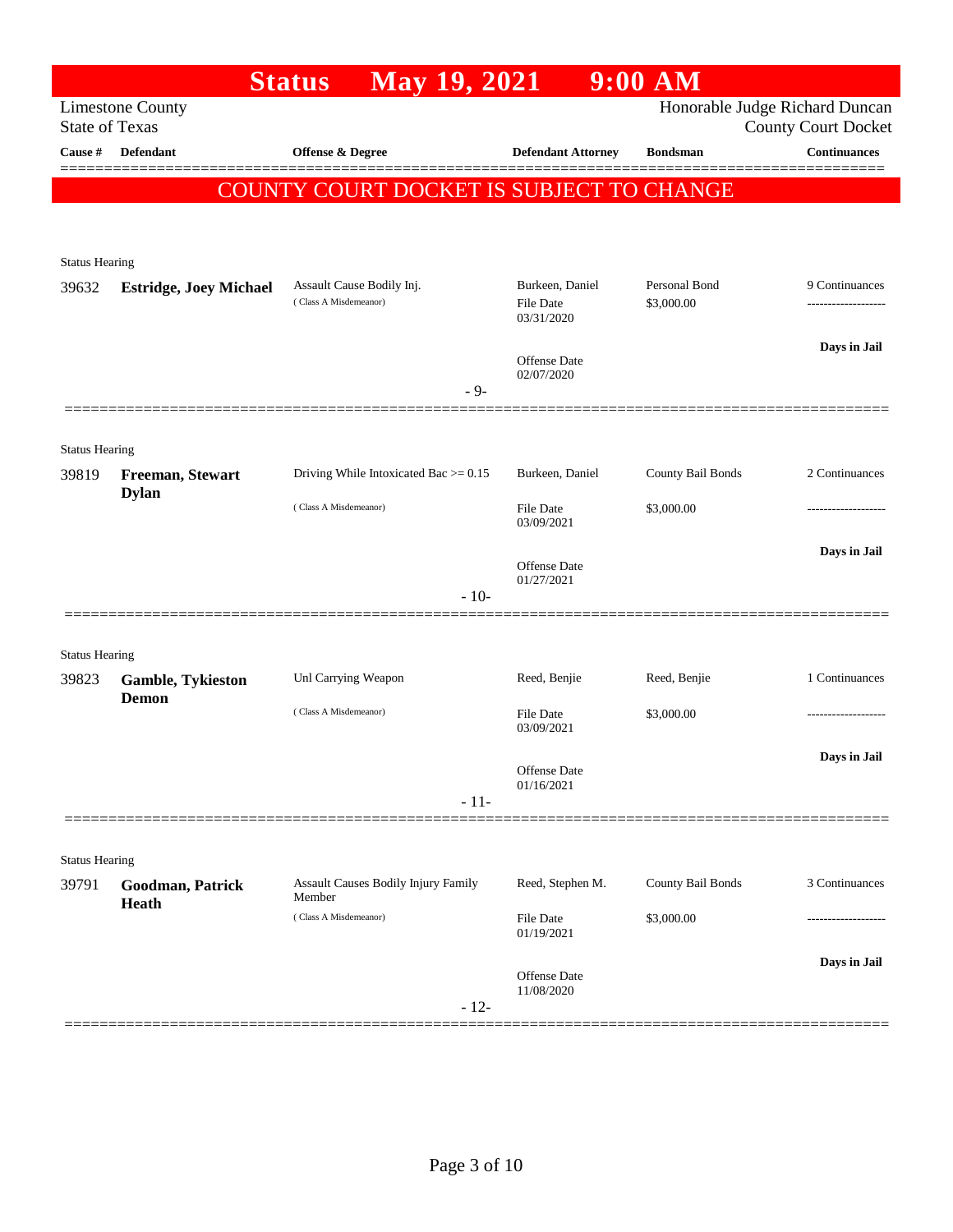|                       |                         | May 19, 2021<br><b>Status</b>                       |        |                                      | $9:00$ AM                         |                                                              |
|-----------------------|-------------------------|-----------------------------------------------------|--------|--------------------------------------|-----------------------------------|--------------------------------------------------------------|
| <b>State of Texas</b> | <b>Limestone County</b> |                                                     |        |                                      |                                   | Honorable Judge Richard Duncan<br><b>County Court Docket</b> |
| Cause #               | Defendant               | Offense & Degree                                    |        | <b>Defendant Attorney</b>            | <b>Bondsman</b>                   | <b>Continuances</b>                                          |
|                       |                         |                                                     |        |                                      |                                   | =======                                                      |
|                       |                         | COUNTY COURT DOCKET IS SUBJECT TO CHANGE            |        |                                      |                                   |                                                              |
|                       |                         |                                                     |        |                                      |                                   |                                                              |
| <b>Status Hearing</b> |                         |                                                     |        |                                      |                                   |                                                              |
| 39522                 | Harrison, Bobby Lee     | Assault Causes Bodily Injury Family<br>Member       |        | Martin, Chris E.                     | Freebird Bail Bonds               | 5 Continuances                                               |
|                       |                         | (Class A Misdemeanor)                               |        | <b>File Date</b><br>12/03/2019       | \$3,000.00                        |                                                              |
|                       |                         |                                                     |        |                                      |                                   | Days in Jail                                                 |
|                       |                         |                                                     |        | Offense Date<br>09/15/2019           |                                   |                                                              |
|                       |                         |                                                     | $-13-$ |                                      |                                   |                                                              |
|                       |                         |                                                     |        |                                      |                                   |                                                              |
| <b>Status Hearing</b> |                         |                                                     |        |                                      |                                   |                                                              |
| 39523                 | Harrison, Bobby Lee     | <b>Unlawful Restraint</b><br>(Class A Misdemeanor)  |        | Martin, Chris E.<br><b>File Date</b> | Freebird Bail Bonds<br>\$3,000.00 | 5 Continuances                                               |
|                       |                         |                                                     |        | 12/03/2019                           |                                   |                                                              |
|                       |                         |                                                     |        | Offense Date                         |                                   | Days in Jail                                                 |
|                       |                         | $-14-$                                              |        | 09/15/2019                           |                                   |                                                              |
|                       |                         |                                                     |        |                                      |                                   |                                                              |
| <b>Status Hearing</b> |                         |                                                     |        |                                      |                                   |                                                              |
| 39639                 | Lide, Thornton Kelly    | Driving While Intoxicated                           |        | Reed, Justin                         | Freebird Bail Bonds               | 10 Continuances                                              |
|                       |                         | (Class B Misdemeanor)                               |        | <b>File Date</b><br>04/03/2020       | \$2,000.00                        |                                                              |
|                       |                         |                                                     |        |                                      |                                   | Days in Jail                                                 |
|                       |                         |                                                     |        | Offense Date<br>02/29/2020           |                                   |                                                              |
|                       |                         | $-15-$                                              |        |                                      |                                   |                                                              |
|                       |                         |                                                     |        |                                      |                                   |                                                              |
| <b>Status Hearing</b> |                         |                                                     |        |                                      |                                   |                                                              |
| 39810                 | Lide, Tiffany Nicole    | Theft Prop >=\$750<\$2,500<br>(Class A Misdemeanor) |        | Aguilar, Joseph<br><b>File Date</b>  | County Bail Bonds<br>\$500.00     | 2 Continuances<br>---------------                            |
|                       |                         |                                                     |        | 02/22/2021                           |                                   |                                                              |
|                       |                         |                                                     |        | Offense Date                         |                                   | Days in Jail                                                 |
|                       |                         |                                                     |        | 11/20/2020                           |                                   |                                                              |
|                       |                         |                                                     | $-16-$ |                                      |                                   |                                                              |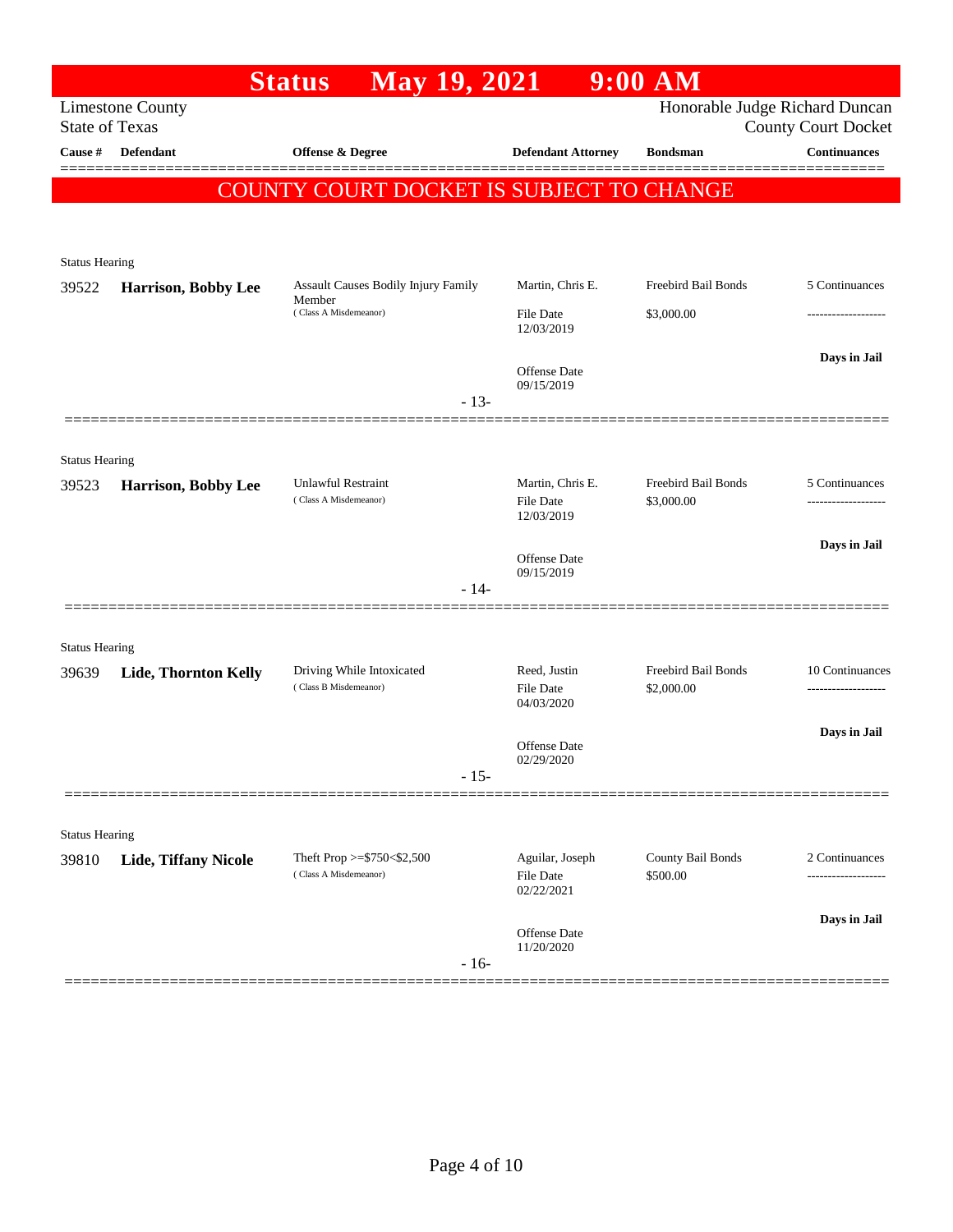|                                  |                                    | May 19, 2021<br><b>Status</b>            |        |                                   | $9:00$ AM           |                                                   |
|----------------------------------|------------------------------------|------------------------------------------|--------|-----------------------------------|---------------------|---------------------------------------------------|
|                                  | <b>Limestone County</b>            |                                          |        |                                   |                     | Honorable Judge Richard Duncan                    |
| <b>State of Texas</b><br>Cause # | <b>Defendant</b>                   | Offense & Degree                         |        | <b>Defendant Attorney</b>         | <b>Bondsman</b>     | <b>County Court Docket</b><br><b>Continuances</b> |
|                                  |                                    |                                          |        |                                   |                     |                                                   |
|                                  |                                    | COUNTY COURT DOCKET IS SUBJECT TO CHANGE |        |                                   |                     |                                                   |
|                                  |                                    |                                          |        |                                   |                     |                                                   |
| <b>Status Hearing</b>            |                                    |                                          |        |                                   |                     |                                                   |
| 39495                            | Mack, Alton Maurice,               | Criminal Mischief >=\$100<\$750          |        | Reed, Benjie                      | Freebird Bail Bonds | 16 Continuances                                   |
|                                  | Jr.                                | (Class B Misdemeanor)                    |        | <b>File Date</b><br>10/31/2019    | \$1,000.00          |                                                   |
|                                  |                                    |                                          |        |                                   |                     | Days in Jail                                      |
|                                  |                                    |                                          |        | Offense Date<br>10/05/2019        |                     |                                                   |
|                                  |                                    |                                          | $-17-$ |                                   |                     |                                                   |
|                                  |                                    |                                          |        |                                   |                     |                                                   |
| <b>Status Hearing</b>            |                                    |                                          |        |                                   |                     |                                                   |
| 39496                            | <b>Mack, Alton Maurice,</b><br>Jr. | Harassment                               |        | Reed, Benjie                      | Freebird Bail Bonds | 16 Continuances                                   |
|                                  |                                    | (Class B Misdemeanor)                    |        | <b>File Date</b><br>10/31/2019    | \$1,000.00          |                                                   |
|                                  |                                    |                                          |        |                                   |                     | Days in Jail                                      |
|                                  |                                    |                                          |        | Offense Date<br>10/04/2019        |                     |                                                   |
|                                  |                                    |                                          | $-18-$ |                                   |                     |                                                   |
|                                  |                                    |                                          |        |                                   |                     |                                                   |
| <b>Status Hearing</b><br>39520   | Mack, Alton Maurice,               | Criminal Trespass                        |        | Reed, Benjie                      | Reed, Bobby         | 15 Continuances                                   |
|                                  | Jr.                                | (Class B Misdemeanor)                    |        |                                   |                     |                                                   |
|                                  |                                    |                                          |        | <b>File Date</b><br>12/03/2019    | \$2,000.00          | .                                                 |
|                                  |                                    |                                          |        | Offense Date                      |                     | Days in Jail                                      |
|                                  |                                    |                                          |        | 11/17/2019                        |                     |                                                   |
|                                  |                                    |                                          | $-19-$ |                                   |                     |                                                   |
| <b>Status Hearing</b>            |                                    |                                          |        |                                   |                     |                                                   |
| 39785                            | Murray, Chasity                    | Driving While Intoxicated                |        |                                   | County Bail Bonds   | 4 Continuances                                    |
|                                  |                                    | (Class B Misdemeanor)                    |        | File Date<br>12/18/2020           | \$2,000.00          |                                                   |
|                                  |                                    |                                          |        |                                   |                     | Days in Jail                                      |
|                                  |                                    |                                          |        | <b>Offense</b> Date<br>10/06/2020 |                     |                                                   |
|                                  |                                    |                                          | $-20-$ |                                   |                     |                                                   |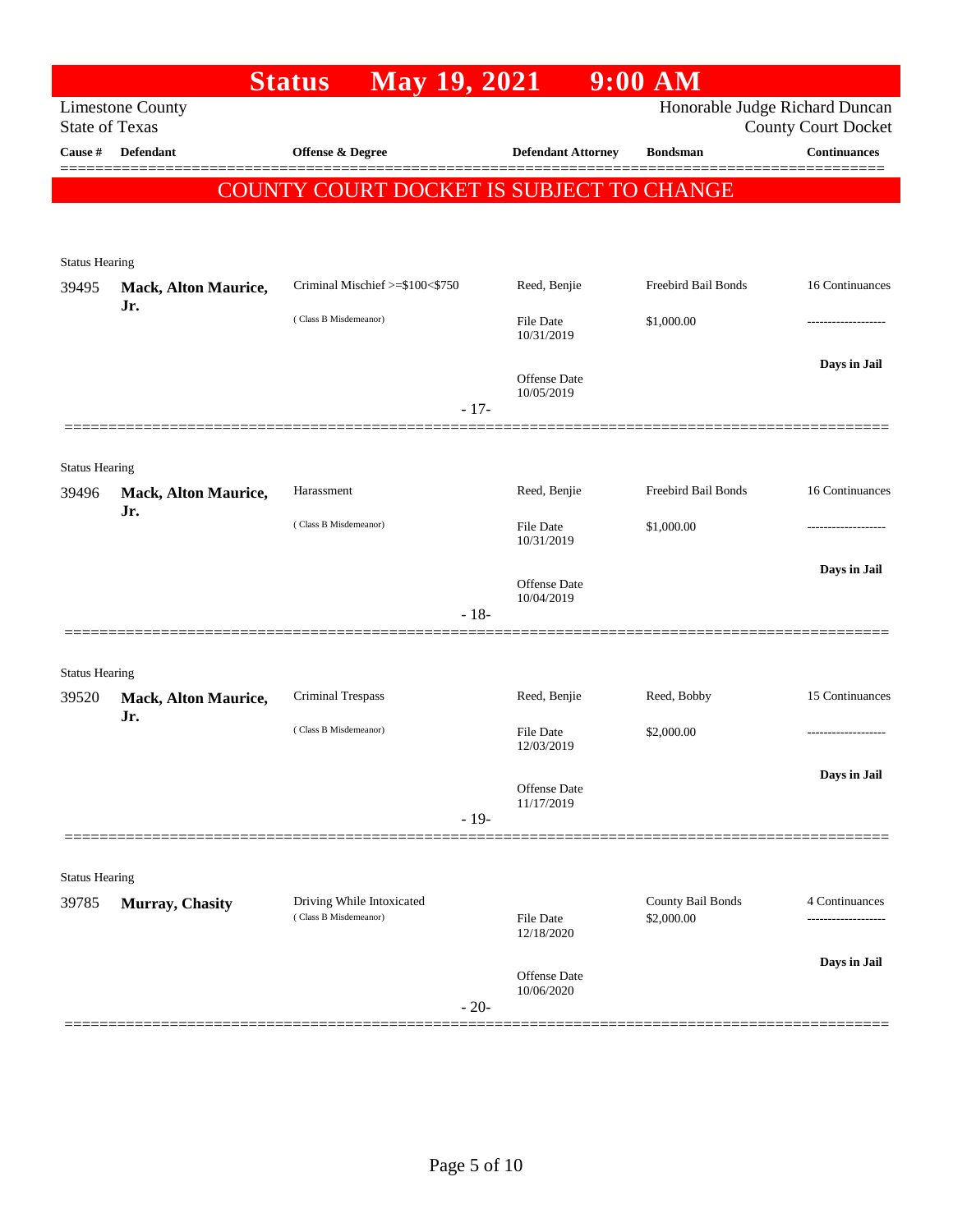|                                                  | <b>May 19, 2021</b><br><b>Status</b>                            |                                         | $9:00$ AM                                            |                                                              |
|--------------------------------------------------|-----------------------------------------------------------------|-----------------------------------------|------------------------------------------------------|--------------------------------------------------------------|
| <b>Limestone County</b><br><b>State of Texas</b> |                                                                 |                                         |                                                      | Honorable Judge Richard Duncan<br><b>County Court Docket</b> |
| <b>Defendant</b>                                 | <b>Offense &amp; Degree</b>                                     | <b>Defendant Attorney</b>               | <b>Bondsman</b>                                      | <b>Continuances</b>                                          |
|                                                  |                                                                 |                                         |                                                      |                                                              |
|                                                  |                                                                 |                                         |                                                      |                                                              |
| <b>Status Hearing</b>                            |                                                                 |                                         |                                                      |                                                              |
| <b>Olguin, Angie Denise</b>                      | Terroristic Threat Of Family/Household<br>(Class A Misdemeanor) | Reed, Benjie<br><b>File Date</b>        | Reed, Benjie<br>\$5,000.00                           | 1 Continuances                                               |
|                                                  |                                                                 | Offense Date                            |                                                      | Days in Jail                                                 |
|                                                  | $-21-$                                                          |                                         |                                                      |                                                              |
|                                                  |                                                                 |                                         |                                                      |                                                              |
| <b>Status Hearing</b><br>Ortiz, Cristal Montano  | Assault Causes Bodily Injury Family                             | Reed, Benjie                            | County Bail Bonds                                    | 1 Continuances                                               |
|                                                  | (Class A Misdemeanor)                                           | <b>File Date</b><br>03/09/2021          | \$3,000.00                                           |                                                              |
|                                                  |                                                                 | Offense Date                            |                                                      | Days in Jail                                                 |
|                                                  | $-22-$                                                          |                                         |                                                      |                                                              |
| <b>Status Hearing</b>                            |                                                                 |                                         |                                                      |                                                              |
| Ray, Evan William                                | Driving While Intoxicated/Open Alch                             | Reed, Benjie                            | County Bail Bonds                                    | 4 Continuances                                               |
|                                                  | (Class B Misdemeanor)                                           | File Date<br>12/18/2020                 | \$1,500.00                                           | -------------------                                          |
|                                                  |                                                                 | Offense Date                            |                                                      | Days in Jail                                                 |
|                                                  | $-23-$                                                          |                                         |                                                      |                                                              |
|                                                  |                                                                 |                                         |                                                      |                                                              |
| Ray, Perry Joe                                   | Assault Causes Bodily Injury Family                             | Tate, Greg                              | County Bail Bonds                                    | 7 Continuances                                               |
|                                                  | (Class A Misdemeanor)                                           | File Date<br>08/20/2020                 | \$3,000.00                                           |                                                              |
|                                                  |                                                                 | Offense Date<br>05/24/2020              |                                                      | 82 Days in Jail                                              |
|                                                  | <b>Status Hearing</b>                                           | Member<br>Container<br>Member<br>$-24-$ | 03/09/2021<br>10/02/2020<br>01/03/2021<br>10/17/2020 | COUNTY COURT DOCKET IS SUBJECT TO CHANGE                     |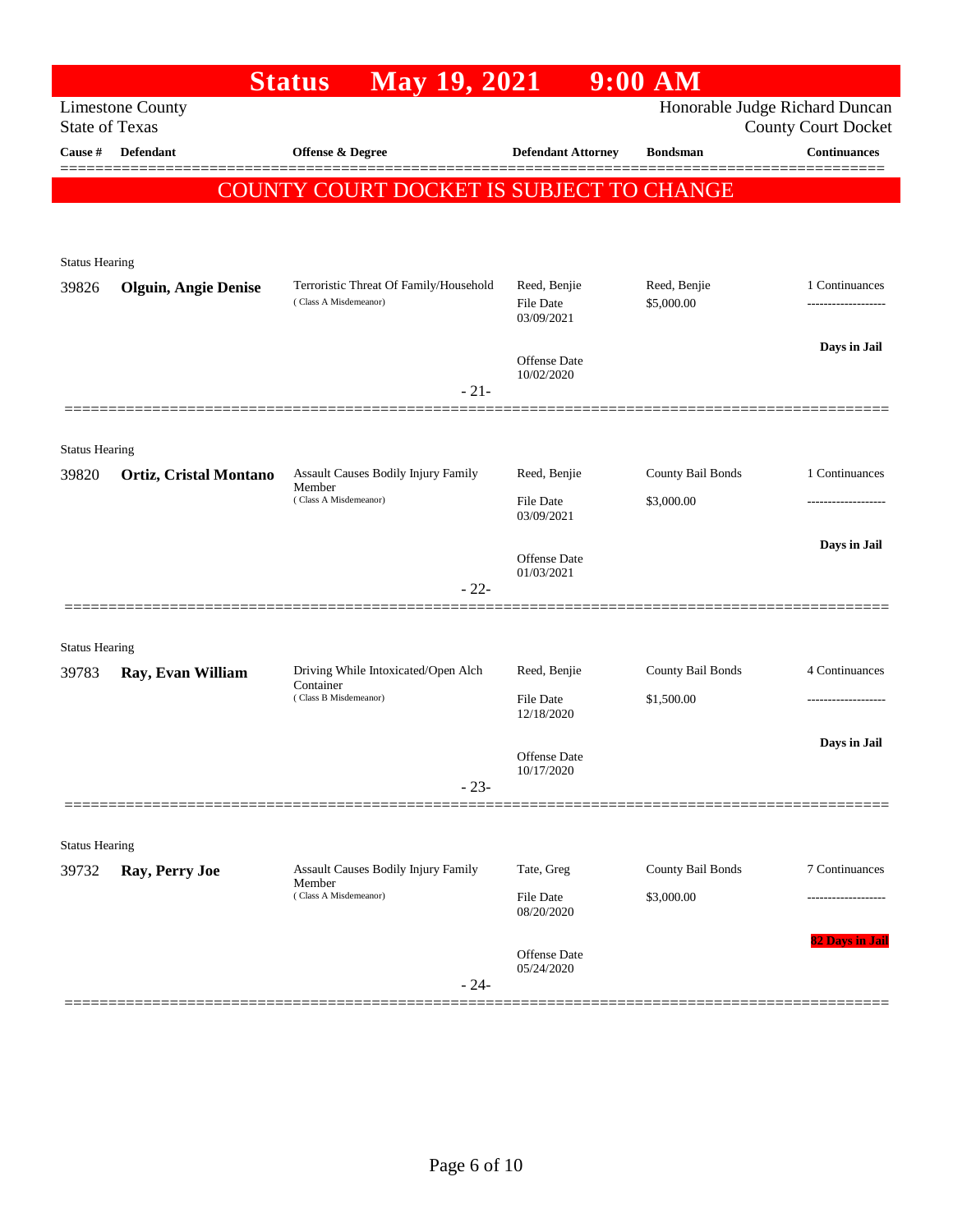|                                |                              | <b>May 19, 2021</b><br><b>Status</b>               |        |                                     | $9:00$ AM                         |                                                              |
|--------------------------------|------------------------------|----------------------------------------------------|--------|-------------------------------------|-----------------------------------|--------------------------------------------------------------|
| <b>State of Texas</b>          | <b>Limestone County</b>      |                                                    |        |                                     |                                   | Honorable Judge Richard Duncan<br><b>County Court Docket</b> |
| Cause #                        | <b>Defendant</b>             | Offense & Degree                                   |        | <b>Defendant Attorney</b>           | <b>Bondsman</b>                   | <b>Continuances</b>                                          |
|                                |                              | COUNTY COURT DOCKET IS SUBJECT TO CHANGE           |        |                                     |                                   |                                                              |
|                                |                              |                                                    |        |                                     |                                   |                                                              |
| <b>Status Hearing</b>          |                              |                                                    |        |                                     |                                   |                                                              |
| 39806                          | Rejcek, Kevin Lee            | Driving While Intoxicated<br>(Class B Misdemeanor) |        | Reed, Justin<br><b>File Date</b>    | County Bail Bonds<br>\$2,000.00   | 2 Continuances                                               |
|                                |                              |                                                    |        | 02/22/2021                          |                                   |                                                              |
|                                |                              |                                                    |        | Offense Date                        |                                   | Days in Jail                                                 |
|                                |                              |                                                    | $-25-$ | 01/22/2021                          |                                   |                                                              |
|                                |                              |                                                    |        |                                     |                                   |                                                              |
| <b>Status Hearing</b>          |                              |                                                    |        |                                     |                                   |                                                              |
| 39714                          | <b>Rincker, David Joseph</b> | Poss Cs Pg $3 < 28g$<br>(Class A Misdemeanor)      |        | Burkeen, Daniel<br><b>File Date</b> | Freebird Bail Bonds<br>\$3,000.00 | 8 Continuances                                               |
|                                |                              |                                                    |        | 07/21/2020                          |                                   | Days in Jail                                                 |
|                                |                              |                                                    |        | <b>Offense</b> Date<br>05/07/2020   |                                   |                                                              |
|                                |                              |                                                    | $-26-$ |                                     |                                   |                                                              |
|                                |                              |                                                    |        |                                     |                                   |                                                              |
| <b>Status Hearing</b><br>39752 | <b>Rittinger, Richard</b>    | Boating While Intoxicated                          |        | Simer, Michael                      | County Bail Bonds                 | 5 Continuances                                               |
|                                | Anthony, Jr.                 | (Class B Misdemeanor)                              |        |                                     |                                   |                                                              |
|                                |                              |                                                    |        | File Date<br>10/29/2020             | \$2,000.00                        |                                                              |
|                                |                              |                                                    |        | <b>Offense</b> Date                 |                                   | Days in Jail                                                 |
|                                |                              |                                                    | $-27-$ | 08/15/2020                          |                                   |                                                              |
|                                |                              |                                                    |        |                                     |                                   |                                                              |
| <b>Status Hearing</b>          |                              |                                                    |        |                                     |                                   |                                                              |
| 39797                          | Rivera, Jonathan             | Unl Carrying Weapon                                |        |                                     | Freebird Bail Bonds               | 3 Continuances                                               |
|                                | Adam                         | (Class A Misdemeanor)                              |        | <b>File Date</b><br>01/19/2021      | \$2,000.00                        |                                                              |
|                                |                              |                                                    |        | Offense Date                        |                                   | Days in Jail                                                 |
|                                |                              |                                                    | $-28-$ | 10/07/2020                          |                                   |                                                              |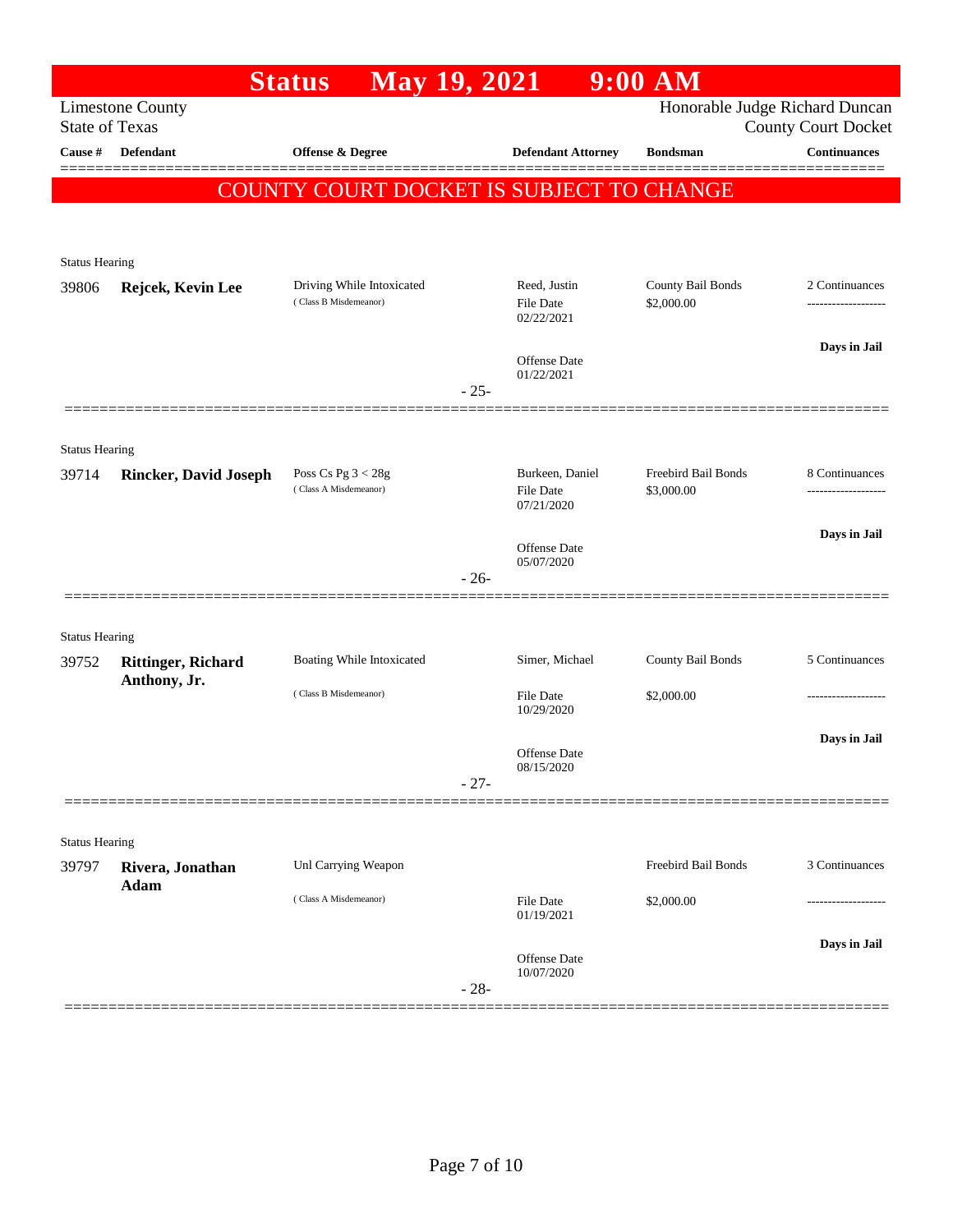| Honorable Judge Richard Duncan<br><b>Limestone County</b><br><b>State of Texas</b><br><b>County Court Docket</b><br><b>Continuances</b><br>Cause #<br><b>Defendant</b><br>Offense & Degree<br><b>Defendant Attorney</b><br><b>Bondsman</b><br>COUNTY COURT DOCKET IS SUBJECT TO CHANGE<br><b>Status Hearing</b><br>Interfer W/Emergency Req For<br>Moore, David E.<br>County Bail Bonds<br>39696<br>Sanchez-Vasquez,<br>Assistance<br>Romario<br>(Class A Misdemeanor)<br>File Date<br>\$3,000.00<br>06/25/2020<br>Offense Date<br>03/13/2020<br>$-29-$<br><b>Status Hearing</b><br>County Bail Bonds<br>Assault Causes Bodily Injury Family<br>Moore, David E.<br>39697<br>Sanchez-Vasquez,<br>Member<br>Romario<br>(Class A Misdemeanor)<br>File Date<br>\$3,000.00<br>06/25/2020<br>Offense Date<br>03/13/2020<br>$-30-$<br><b>Status Hearing</b><br>Viol Bond/Protective Order<br>Moore, David E.<br>39770<br>Sanchez-Vasquez,<br>Romario<br>(Class A Misdemeanor)<br>File Date<br>.<br>11/05/2020<br>Offense Date<br>03/20/2020<br>$-31-$<br><b>Status Hearing</b><br>Freebird Bail Bonds<br>Assault Causes Bodily Injury Family<br>39801<br><b>Schuman, Jesse Perry</b><br>Member<br>(Class A Misdemeanor)<br><b>File Date</b><br>\$3,000.00<br>01/27/2021<br><b>Offense Date</b><br>12/11/2020<br>$-32-$ |  | May 19, 2021<br><b>Status</b> |  | $9:00$ AM |                |
|-----------------------------------------------------------------------------------------------------------------------------------------------------------------------------------------------------------------------------------------------------------------------------------------------------------------------------------------------------------------------------------------------------------------------------------------------------------------------------------------------------------------------------------------------------------------------------------------------------------------------------------------------------------------------------------------------------------------------------------------------------------------------------------------------------------------------------------------------------------------------------------------------------------------------------------------------------------------------------------------------------------------------------------------------------------------------------------------------------------------------------------------------------------------------------------------------------------------------------------------------------------------------------------------------------------------|--|-------------------------------|--|-----------|----------------|
|                                                                                                                                                                                                                                                                                                                                                                                                                                                                                                                                                                                                                                                                                                                                                                                                                                                                                                                                                                                                                                                                                                                                                                                                                                                                                                                 |  |                               |  |           |                |
|                                                                                                                                                                                                                                                                                                                                                                                                                                                                                                                                                                                                                                                                                                                                                                                                                                                                                                                                                                                                                                                                                                                                                                                                                                                                                                                 |  |                               |  |           |                |
|                                                                                                                                                                                                                                                                                                                                                                                                                                                                                                                                                                                                                                                                                                                                                                                                                                                                                                                                                                                                                                                                                                                                                                                                                                                                                                                 |  |                               |  |           |                |
|                                                                                                                                                                                                                                                                                                                                                                                                                                                                                                                                                                                                                                                                                                                                                                                                                                                                                                                                                                                                                                                                                                                                                                                                                                                                                                                 |  |                               |  |           |                |
|                                                                                                                                                                                                                                                                                                                                                                                                                                                                                                                                                                                                                                                                                                                                                                                                                                                                                                                                                                                                                                                                                                                                                                                                                                                                                                                 |  |                               |  |           |                |
|                                                                                                                                                                                                                                                                                                                                                                                                                                                                                                                                                                                                                                                                                                                                                                                                                                                                                                                                                                                                                                                                                                                                                                                                                                                                                                                 |  |                               |  |           | 9 Continuances |
|                                                                                                                                                                                                                                                                                                                                                                                                                                                                                                                                                                                                                                                                                                                                                                                                                                                                                                                                                                                                                                                                                                                                                                                                                                                                                                                 |  |                               |  |           |                |
|                                                                                                                                                                                                                                                                                                                                                                                                                                                                                                                                                                                                                                                                                                                                                                                                                                                                                                                                                                                                                                                                                                                                                                                                                                                                                                                 |  |                               |  |           | Days in Jail   |
|                                                                                                                                                                                                                                                                                                                                                                                                                                                                                                                                                                                                                                                                                                                                                                                                                                                                                                                                                                                                                                                                                                                                                                                                                                                                                                                 |  |                               |  |           |                |
|                                                                                                                                                                                                                                                                                                                                                                                                                                                                                                                                                                                                                                                                                                                                                                                                                                                                                                                                                                                                                                                                                                                                                                                                                                                                                                                 |  |                               |  |           |                |
|                                                                                                                                                                                                                                                                                                                                                                                                                                                                                                                                                                                                                                                                                                                                                                                                                                                                                                                                                                                                                                                                                                                                                                                                                                                                                                                 |  |                               |  |           | 9 Continuances |
|                                                                                                                                                                                                                                                                                                                                                                                                                                                                                                                                                                                                                                                                                                                                                                                                                                                                                                                                                                                                                                                                                                                                                                                                                                                                                                                 |  |                               |  |           |                |
|                                                                                                                                                                                                                                                                                                                                                                                                                                                                                                                                                                                                                                                                                                                                                                                                                                                                                                                                                                                                                                                                                                                                                                                                                                                                                                                 |  |                               |  |           | Days in Jail   |
|                                                                                                                                                                                                                                                                                                                                                                                                                                                                                                                                                                                                                                                                                                                                                                                                                                                                                                                                                                                                                                                                                                                                                                                                                                                                                                                 |  |                               |  |           |                |
|                                                                                                                                                                                                                                                                                                                                                                                                                                                                                                                                                                                                                                                                                                                                                                                                                                                                                                                                                                                                                                                                                                                                                                                                                                                                                                                 |  |                               |  |           |                |
|                                                                                                                                                                                                                                                                                                                                                                                                                                                                                                                                                                                                                                                                                                                                                                                                                                                                                                                                                                                                                                                                                                                                                                                                                                                                                                                 |  |                               |  |           | 5 Continuances |
|                                                                                                                                                                                                                                                                                                                                                                                                                                                                                                                                                                                                                                                                                                                                                                                                                                                                                                                                                                                                                                                                                                                                                                                                                                                                                                                 |  |                               |  |           |                |
|                                                                                                                                                                                                                                                                                                                                                                                                                                                                                                                                                                                                                                                                                                                                                                                                                                                                                                                                                                                                                                                                                                                                                                                                                                                                                                                 |  |                               |  |           | Days in Jail   |
|                                                                                                                                                                                                                                                                                                                                                                                                                                                                                                                                                                                                                                                                                                                                                                                                                                                                                                                                                                                                                                                                                                                                                                                                                                                                                                                 |  |                               |  |           |                |
|                                                                                                                                                                                                                                                                                                                                                                                                                                                                                                                                                                                                                                                                                                                                                                                                                                                                                                                                                                                                                                                                                                                                                                                                                                                                                                                 |  |                               |  |           |                |
|                                                                                                                                                                                                                                                                                                                                                                                                                                                                                                                                                                                                                                                                                                                                                                                                                                                                                                                                                                                                                                                                                                                                                                                                                                                                                                                 |  |                               |  |           | 2 Continuances |
|                                                                                                                                                                                                                                                                                                                                                                                                                                                                                                                                                                                                                                                                                                                                                                                                                                                                                                                                                                                                                                                                                                                                                                                                                                                                                                                 |  |                               |  |           |                |
|                                                                                                                                                                                                                                                                                                                                                                                                                                                                                                                                                                                                                                                                                                                                                                                                                                                                                                                                                                                                                                                                                                                                                                                                                                                                                                                 |  |                               |  |           | Days in Jail   |
|                                                                                                                                                                                                                                                                                                                                                                                                                                                                                                                                                                                                                                                                                                                                                                                                                                                                                                                                                                                                                                                                                                                                                                                                                                                                                                                 |  |                               |  |           |                |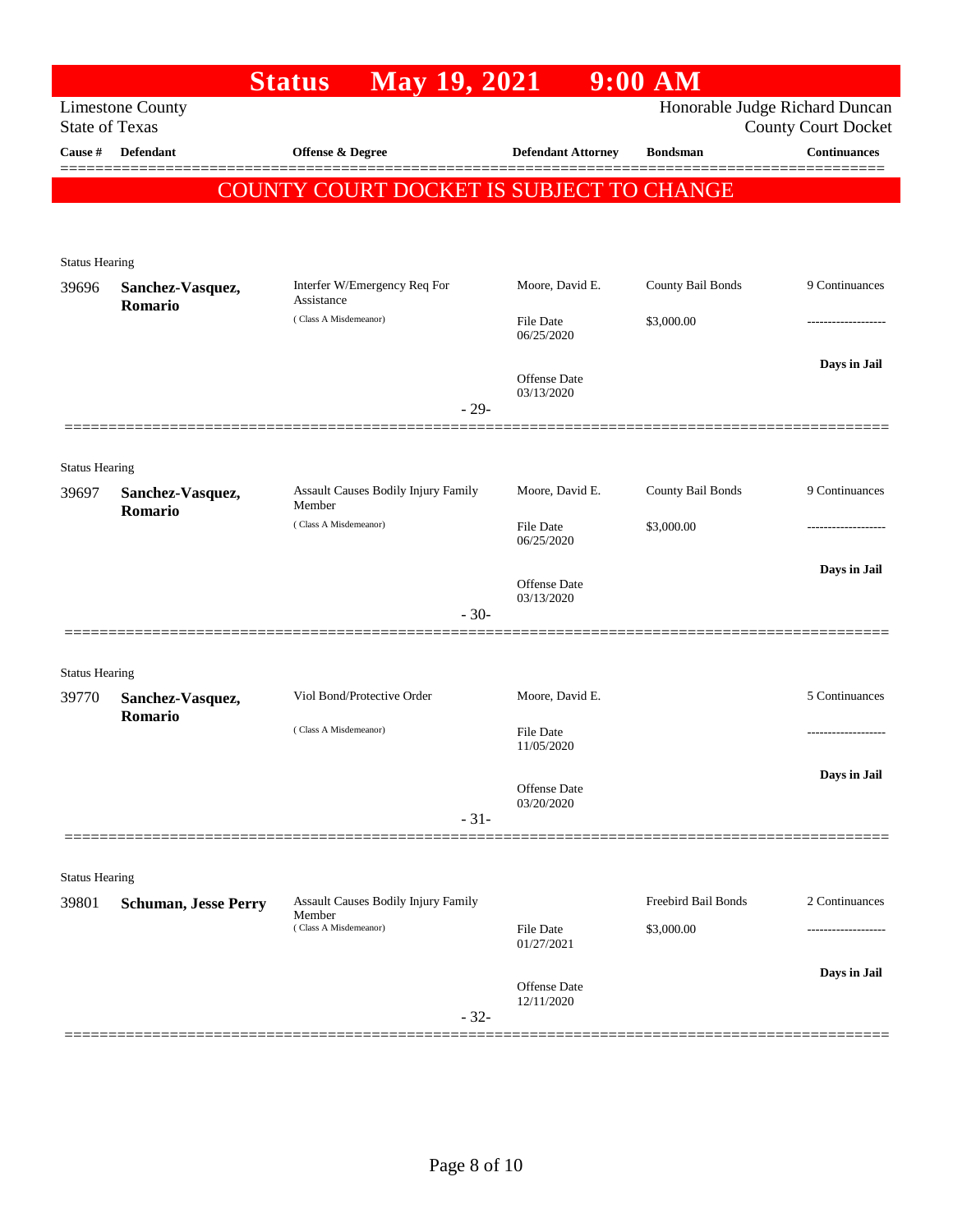|                       |                             | <b>May 19, 2021</b><br><b>Status</b>                                |                                | $9:00$ AM                  |                                                              |
|-----------------------|-----------------------------|---------------------------------------------------------------------|--------------------------------|----------------------------|--------------------------------------------------------------|
| <b>State of Texas</b> | <b>Limestone County</b>     |                                                                     |                                |                            | Honorable Judge Richard Duncan<br><b>County Court Docket</b> |
| Cause #               | Defendant                   | Offense & Degree                                                    | <b>Defendant Attorney</b>      | <b>Bondsman</b>            | <b>Continuances</b>                                          |
|                       |                             |                                                                     |                                |                            |                                                              |
|                       |                             | COUNTY COURT DOCKET IS SUBJECT TO CHANGE                            |                                |                            |                                                              |
|                       |                             |                                                                     |                                |                            |                                                              |
| Review Hearing        |                             |                                                                     |                                |                            |                                                              |
| 39539                 | <b>Teer, Jason Scott</b>    | Driving W/Lic Inv W/Prev                                            | Robinson, George M.            | County Bail Bonds          | 15 Continuances                                              |
|                       |                             | Conv/Susp/W/O Fin Res<br>(Class B Misdemeanor)                      | <b>File Date</b><br>12/18/2019 | \$2,500.00                 |                                                              |
|                       |                             | $-33-$                                                              | Offense Date<br>11/05/2019     |                            | Days in Jail                                                 |
|                       |                             |                                                                     |                                |                            |                                                              |
| <b>Status Hearing</b> |                             |                                                                     |                                |                            |                                                              |
| 39759                 | <b>Tucker, Keith Daniel</b> | Assault Causes Bodily Inj                                           | Martin, Chris E.               | County Bail Bonds          | 5 Continuances                                               |
|                       |                             | (Class A Misdemeanor)                                               | <b>File Date</b><br>11/03/2020 | \$2,000.00                 | -------------------                                          |
|                       |                             |                                                                     |                                |                            | Days in Jail                                                 |
|                       |                             |                                                                     | Offense Date<br>09/27/2020     |                            |                                                              |
|                       |                             | $-34-$                                                              |                                |                            |                                                              |
|                       |                             |                                                                     |                                |                            |                                                              |
| <b>Status Hearing</b> |                             |                                                                     |                                |                            |                                                              |
| 39815                 | Way, Abdul Raheem           | Driving While Intoxicated Bac $\ge$ = 0.15<br>(Class A Misdemeanor) | Reed, Benjie<br>File Date      | Reed, Benjie<br>\$3,000.00 | 1 Continuances<br>.                                          |
|                       |                             |                                                                     | 03/09/2021                     |                            |                                                              |
|                       |                             |                                                                     | Offense Date                   |                            | Days in Jail                                                 |
|                       |                             | $-35-$                                                              | 01/30/2021                     |                            |                                                              |
|                       |                             |                                                                     |                                |                            |                                                              |
| <b>Status Hearing</b> |                             |                                                                     |                                |                            |                                                              |
| 39816                 | Way, Abdul Raheem           | Resist Arrest Search Or Transport                                   | Reed, Benjie                   | Reed, Benjie               | 1 Continuances                                               |
|                       |                             | (Class A Misdemeanor)                                               | <b>File Date</b><br>03/09/2021 | \$3,000.00                 | .                                                            |
|                       |                             |                                                                     |                                |                            | Days in Jail                                                 |
|                       |                             | $-36-$                                                              | Offense Date<br>01/30/2021     |                            |                                                              |
|                       |                             |                                                                     |                                |                            |                                                              |